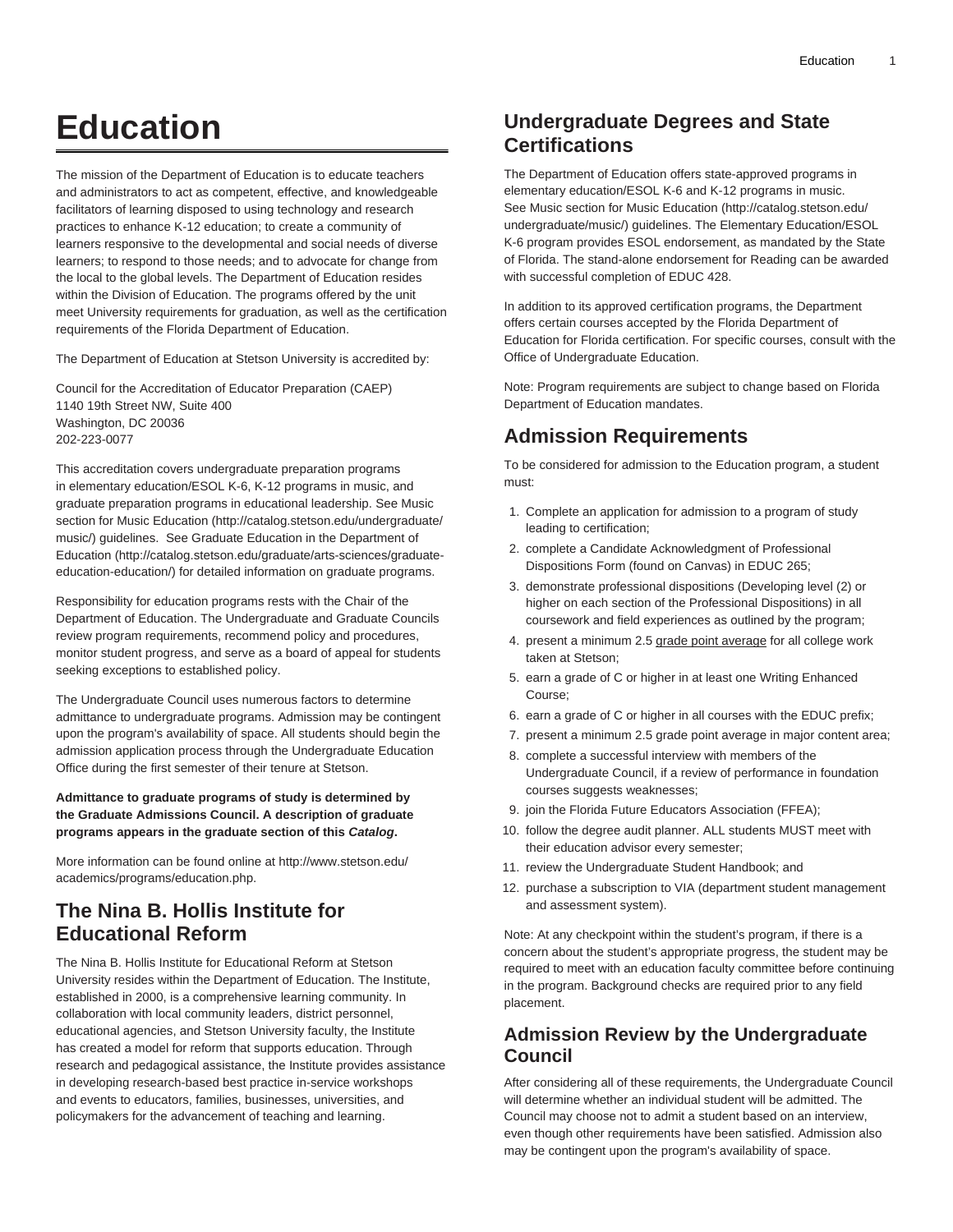Students should begin the admission application process through the Undergraduate Education Office during the first semester of their first year. Transfer students should begin the admission application process during the first semester of their residence.

# **Admission to Student Teaching**

Eligibility requirements for student teaching include the following:

- 1. Be admitted into the Approved Education Program;
- 2. demonstrate professional dispositions (Developing level (2) or higher on each section of the Professional Dispositions) in all coursework and field experiences as outlined by the program;
- 3. complete the Stetson Student Teaching application;
- 4. complete the County Student Teaching application;
- 5. provide evidence of passing scores on **all** of the Florida Teacher Certification Examinations (FTCE): General Knowledge (GK), Professional Educators (PE), and Subject Area Exam (SAE) by December 1 for Spring admission and May 1 for Fall admission;
- 6. earn a grade of C or higher in all credit-bearing EDUC and MUED courses;
- 7. earn a grade point average of 2.5 or higher in major content area and overall;
- 8. demonstrate satisfactory progress in each of the following: Danielson Domains, Reading Competencies, and ESOL Domains;
- 9. receive a satisfactory behavior recommendation from Stetson's Office of Community Standards; and
- 10. complete fingerprinting clearance as required by county school boards.

# **Exit Requirements**

In order to graduate from the University with a degree in elementary education, a student must satisfactorily complete the following requirements:

- 1. Cumulative grade point average of 2.5 or better;
- 2. grade of C or better in professional education courses;
- 3. grade point average of 2.5 or better in major content teaching area;
- 4. demonstrated Satisfactory performance in each of the following: Danielson Domains, Reading Competencies, ESOL Domains;
- 5. demonstrate professional dispositions (Developing level (2) or higher on each section of the Professional Dispositions) in all coursework and field experiences as outlined by the program.

**For information on graduate degrees in Education, see the** [Graduate Programs/Arts and Sciences](http://catalog.stetson.edu/graduate/arts-sciences/) **(**[http://catalog.stetson.edu/](http://catalog.stetson.edu/graduate/arts-sciences/) [graduate/arts-sciences/](http://catalog.stetson.edu/graduate/arts-sciences/)**).**

# **Learning Outcomes**

Student learning outcomes describe what students know, understand and are able to do as a result of completing a degree program. The learning outcomes for this program are:

# **The Educator Accomplished Practices**

Each effective educator applies the foundational principles through six Educator Accomplished Practices. Each of the practices is clearly defined to promote a common language and statewide understanding of the expectations for the quality of instruction and professional responsibility.

# **Quality of Instruction**

- 1. Instructional Design and Lesson Planning. Applying concepts from human development and learning theories, the effective educator consistently:
	- Aligns instruction with state-adopted standards at the appropriate level of rigor
	- Sequences lessons and concepts to ensure coherence and required prior knowledge
	- Designs instruction for students to achieve mastery
	- Selects appropriate formative assessments to monitor learning
	- Uses diagnostic student data to plan lessons
	- Develops learning experiences that require students to demonstrate a variety of applicable skills and competencies
- 2. The Learning Environment. To maintain a student-centered learning environment that is safe, organized, equitable, flexible, inclusive, and collaborative, the effective educator consistently:
	- Organizes, allocates, and manages the resources of time, space, and attention
	- Manages individual and class behaviors through a wellplanned management system
	- Conveys high expectations to all students
	- Respects students' cultural linguistic and family background
	- Models clear, acceptable oral and written communication skills
	- Maintains a climate of openness, inquiry, fairness and support
	- Integrates current information and communication technologies
	- Adapts the learning environment to accommodate the differing needs and diversity of students
	- Utilizes current and emerging assistive technologies that enable students to participate in high-quality communication interactions and achieve their educational goals
- 3. Instructional Delivery and Facilitation. The effective educator consistently utilizes a deep and comprehensive knowledge of the subject taught to:
	- Deliver engaging and challenging lessons
	- Deepen and enrich students' understanding through content area literacy strategies, verbalization of thought, and application of the subject matter
	- Identify gaps in students' subject matter knowledge
	- Modify instruction to respond to preconceptions or misconceptions
	- Relate and integrate the subject matter with other disciplines and life experiences
	- Employ higher-order questioning techniques
	- Apply varied instructional strategies and resources, including appropriate technology, to provide comprehensible instruction, and to teach for student understanding
	- Differentiate instruction based on an assessment of student learning needs and recognition of individual differences in students
	- Support, encourage, and provide immediate and specific feedback to students to promote student achievement
	- Utilize student feedback to monitor instructional needs and to adjust instruction
- 4. Assessment. The effective educator consistently:
	- Analyzes and applies data from multiple assessments and measures to diagnose students' learning needs, informs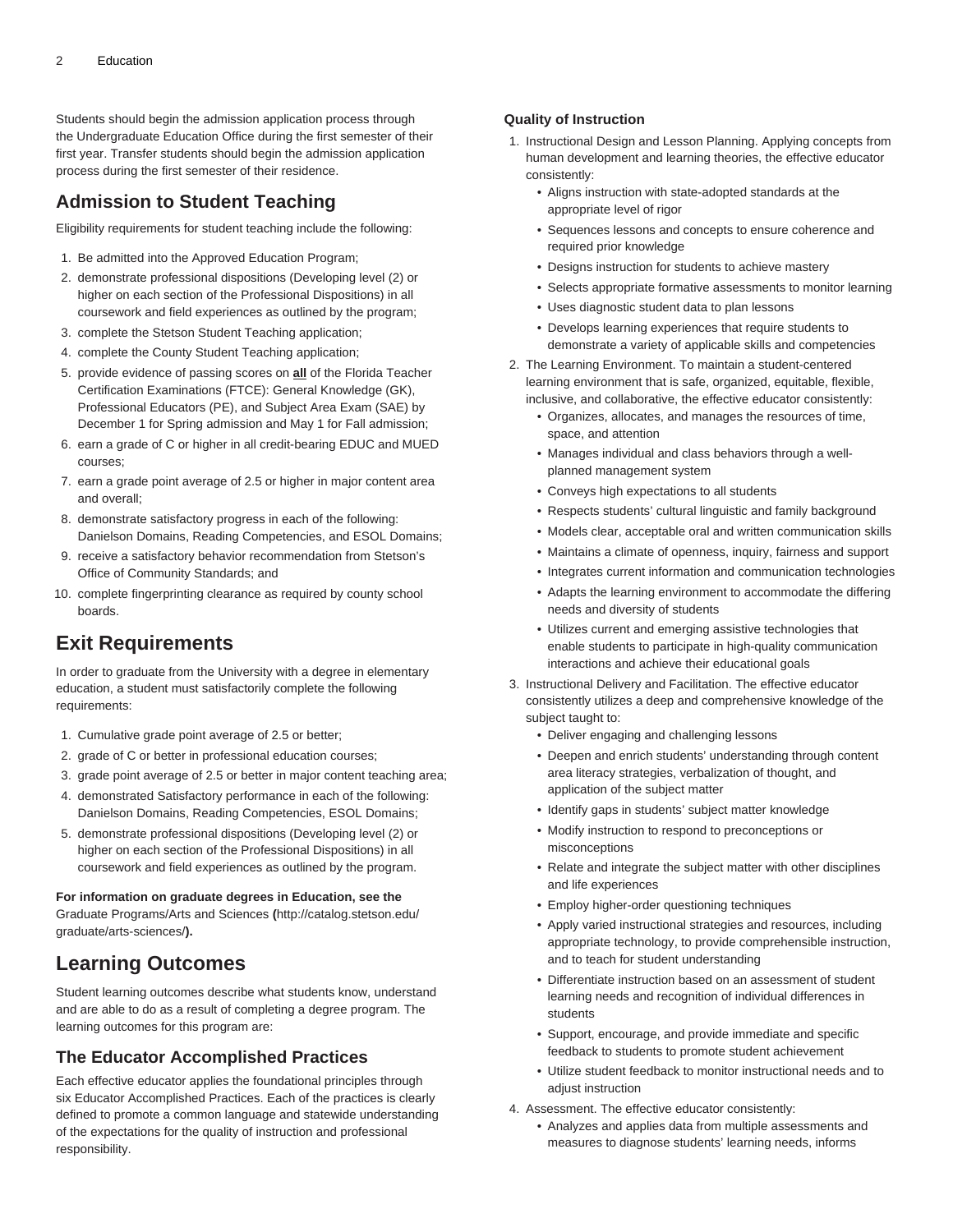instruction based on those needs, and drives the learning process

- Designs and aligns formative and summative assessments that match learning objectives and lead to mastery
- Uses a variety of assessment tools to monitor student progress, achievement and learning gains;
- Modifies assessments and testing conditions to accommodate learning styles and varying levels of knowledge
- Shares the importance and outcomes of student assessment data with the student and the student's parent/caregiver(s)
- Applies technology to organize and integrate assessment information

#### **Continuous Improvement, Responsibility, and Ethics**

- 1. Continuous Professional Improvement. The effective educator consistently:
	- Designs purposeful professional goals to strengthen the effectiveness of instruction based on students' needs
	- Examines and uses data-informed research to improve instruction and student achievement
	- Uses a variety of data, independently, and in collaboration with colleagues, to evaluate learning outcomes, adjust planning and continuously improve the effectiveness of the lessons
	- Collaborates with the home, school and larger communities to foster communication and to support student learning and continuous improvement
	- Engages in targeted professional growth opportunities and reflective practices
	- Implements knowledge and skills learned in professional development in the teaching and learning process
- 2. Professional Responsibility and Ethical Conduct. Understanding that educators are held to a high moral standard in a community, the effective educator adheres to the Code of Ethics and the Principles of Professional Conduct of the Education Profession of Florida, pursuant to Rules 6A-10.080 and 6A-10.081, F.A.C., and fulfills the expected obligations to students, the public and the education profession.

Rulemaking Authority 1004.04, 1004.85, 1012.225, 1012.34, 1012.56 FS. Law Implemented 1004.04, 1004.85, 1012.225, 1012.34, 1012.56 FS. History–New 7-2-98, Amended 2-13-11.

# **Majors**

# **Majors in Education**

- [Bachelor of Arts in Education: Elementary Education \(Grades](http://catalog.stetson.edu/undergraduate/arts-sciences/education/education-ba/) [K-6\) with ESOL Endorsement](http://catalog.stetson.edu/undergraduate/arts-sciences/education/education-ba/) ([http://catalog.stetson.edu/](http://catalog.stetson.edu/undergraduate/arts-sciences/education/education-ba/) [undergraduate/arts-sciences/education/education-ba/\)](http://catalog.stetson.edu/undergraduate/arts-sciences/education/education-ba/)
- [Bachelor of Arts in Education: General Studies in Education](http://catalog.stetson.edu/undergraduate/arts-sciences/education/general-studies-education/) [\(http://](http://catalog.stetson.edu/undergraduate/arts-sciences/education/general-studies-education/) [catalog.stetson.edu/undergraduate/arts-sciences/education/](http://catalog.stetson.edu/undergraduate/arts-sciences/education/general-studies-education/) [general-studies-education/](http://catalog.stetson.edu/undergraduate/arts-sciences/education/general-studies-education/))

# **Minors**

# **Minor in Education - 5 units**

The Minor in Education prepares students to better understand the roots of educational issues, such as the purposes of education, the motivational atmosphere in which learning takes place, and areas of difficulty often encountered by students in schools today. This minor

is not designed to satisfy the requirements for teacher certification in Florida.

To declare this minor, the student must have an advisor in the Department of Education, in addition to his/her major advisor.

| Code                | Title                                                                  | <b>Units</b> |
|---------------------|------------------------------------------------------------------------|--------------|
| <b>Requirements</b> |                                                                        |              |
| EDUC 245H           | Social Foundations of Education                                        | 1            |
| <b>EDUC 255S</b>    | <b>Educational Psychology</b>                                          |              |
| <b>EDUC 265</b>     | Principles and Methods of Instruction for Diverse<br>Learners $1, 2$   | 1            |
| <b>EDUC 302</b>     | Improving Reading and Writing Skills in the<br>Middle/Secondary School |              |
| EDUC 305V           | <b>Cultural Diversity Education</b>                                    | 1            |
| <b>Total Units</b>  |                                                                        | 5            |

Lab fee required for FTCE exam.

**2**

Student fee for Education name badge.

# **Advising Course Plans Advising Course Plans**

- [Elementary Education Major Cohort A](http://catalog.stetson.edu/undergraduate/arts-sciences/education/cohort_a/) [\(http://catalog.stetson.edu/](http://catalog.stetson.edu/undergraduate/arts-sciences/education/cohort_a/) [undergraduate/arts-sciences/education/cohort\\_a/\)](http://catalog.stetson.edu/undergraduate/arts-sciences/education/cohort_a/)
- [Elementary Education Major Cohort B](http://catalog.stetson.edu/undergraduate/arts-sciences/education/cohort_b/) [\(http://catalog.stetson.edu/](http://catalog.stetson.edu/undergraduate/arts-sciences/education/cohort_b/) [undergraduate/arts-sciences/education/cohort\\_b/\)](http://catalog.stetson.edu/undergraduate/arts-sciences/education/cohort_b/)

# **Faculty**

Ankeny, Raisa Assistant Professor of Education, 2020 B.A., M.A., University of Central Florida Ph.D., New Mexico State University

Coggins, Patrick C. Professor of Education, 1991 B.S., Springfield College M.S., Southern Connecticut State University Ph.D., University of Connecticut

Colwell, Christopher Associate Professor and Chair of Education, 2011 B.A., M.Ed., Stetson University Ed.D., University of Central Florida

Duvall, Frances Visiting Assistant Professor of Education, 2014 A.A., Virginia Intermont College B.S., Florida Southern College M.Ed., Rollins College Ed.D., University of Central Florida

Epley, B. Glen Professor of Education, 2007 B.S., M.Ed., University of Tennessee at Chattanooga Ph.D., Duke University

Gruber, D. Elise, Visiting Assistant Professor of Education, 2018

# **1**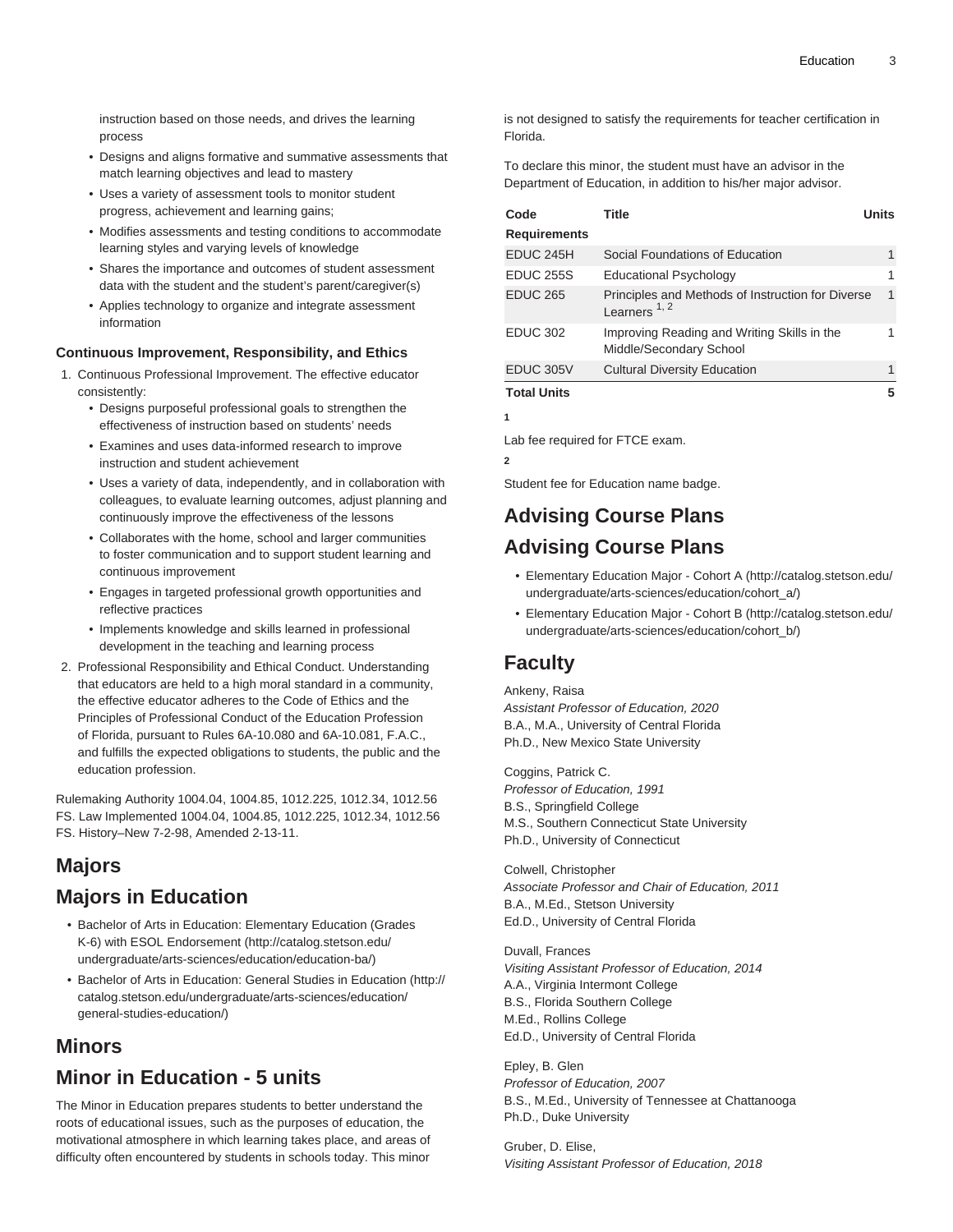B.A., M.A., University of Central Florida M.A., University of Wales, St. David's College Ed.S., Stetson University Ed.D., University of Florida

Heins, Elizabeth D. Professor of Education, 1981 Nina B. Hollis Chair of Educational Reform, 2000 B.A., Florida Technological University M.Ed., Ph.D., University of Virginia

Oslick, Mary Ellen Associate Professor of Education, 2014 B.A., M.A.T., Trinity University Ph.D., University of Florida

Parks, Melissa Associate Professor of Education, 2016 B.S., Westfield State College M.Ed., University of Central Florida Ph.D., Florida Atlantic University

Piechura-Couture, Kathy Jo Professor of Education, 1993 B.S., Eastern Michigan University M.A., Ph.D., University of South Florida

Sabina, L. Lou Assistant Professor of Education, 2019 B.S., M.S., Robert Morris University M.Ed., Edinboro University of Pennsylvania M.B.A., Oklahoma State University Ph.D., University of Pittsburgh

Shankar-Brown, Rajni Professor of Education, 2013 B.A., George Mason University M.A., Ph.D., University of North Carolina at Charlotte

Smith, Amy Assistant Professor of Education, 2021 B.A., University of Northern Colorado M.A., Ph.D., University of Colorado Denver

Tichenor, Mercedes Professor of Education, 1996 B.A., Baylor University M.S., The Florida State University Ed.D., Peabody College of Vanderbilt University

Touchton, Debra Professor of Education, 2000 B.A., M.A., Ph.D., University of South Florida

# **Courses**

### **EDUC 133. Technology in the Classroom. 1 Unit.**

Provides students with theoretical and practical knowledge on the use of technology in education. It introduces the use of technology as a teacher productivity tool, an instructional tool, and a learning tool.

**EDUC 185. Independent Study. 0.5 or 1 Units.**

Explores in greater depth aspects of materials treated in basic courses. Projects must be approved by Department Chair.

#### **EDUC 190. Special Topics in Education. 1 Unit.**

#### **EDUC 245H. Social Foundations of Education. 1 Unit.**

Introductory course. Examines historical, philosophical, and social forces affecting education. Includes systematic observation in public schools. Offered every semester.

#### **EDUC 255S. Educational Psychology. 1 Unit.**

Examines principles of psychology as they apply to education with an emphasis on the use of theory and research to improve instruction. Topics typically include: theories of development, theories of learning, motivation, assessment and evaluation. Field experience with background check required. Offered every semester.

# **EDUC 265. Principles and Methods of Instruction for Diverse Learners. 1 Unit.**

Introductory course. Provides a foundation for 300- and 400-level coursework in education for diverse populations. Emphasis will include research-based literature on learning and teacher effectiveness; grouping for instruction; classroom management; general methods of implementing curriculum in the classroom. Includes systematic observation in schools. Field experience with background check required. Lab fee required. Restricted to Education majors and minors only. Prerequisite: EDUC 255. Offered every semester.

### **EDUC 275V. Human Exceptionalities. 1 Unit.**

This course focuses on Stetson's Human Diversity Value. Provides students with an orientation to the field of human exceptionality. It is designed to present the problems involved in educating school-aged populations classified as exceptional students, familiarize students with the various classifications of exceptionalities, and examine the services provided for handicapped individuals in society. Field placements within schools or other service related agencies are required. Field experience with background check required. Offered every semester.

### **EDUC 285. Independent Study. 0.5 or 1 Units.**

Explores in greater depth aspects of materials treated in basic courses. Projects must be approved by Department Chair.

### **EDUC 290. Special Topics in Education. 1 Unit.**

**EDUC 300. Language and Culture of Bilingual Learners. 1 Unit.** Provides a comprehensive foundation in ESOL (English for Speakers of Other Languages) standards and competencies based on Florida mandates. Theory and practice focus on culture, language and linguistics, methods of teaching ESOL, ESOL curriculum and materials development, and assessment. Prerequisite: EDUC 265 with a grade of C or higher. Co-requisite: EDUC 301. Offered every semester.

### **EDUC 301. Reading in the Primary Grades. 1 Unit.**

Focuses on the development of literacy in grades K-3. Examines research on teacher effectiveness and reading; provides an overview of various approaches to teaching reading; and emphasizes skill development in areas of phonological awareness, phonics and word study, fluency, vocabulary, and comprehension. Integrates methods of incorporating music, art, drama, and movement into the primary (K-3) curriculum in ways that support and enhance acquisition of the curricular content. Prerequisite: EDUC 265. Restricted to education majors only. Corequisite of EDUC 300 required. Offered every semester.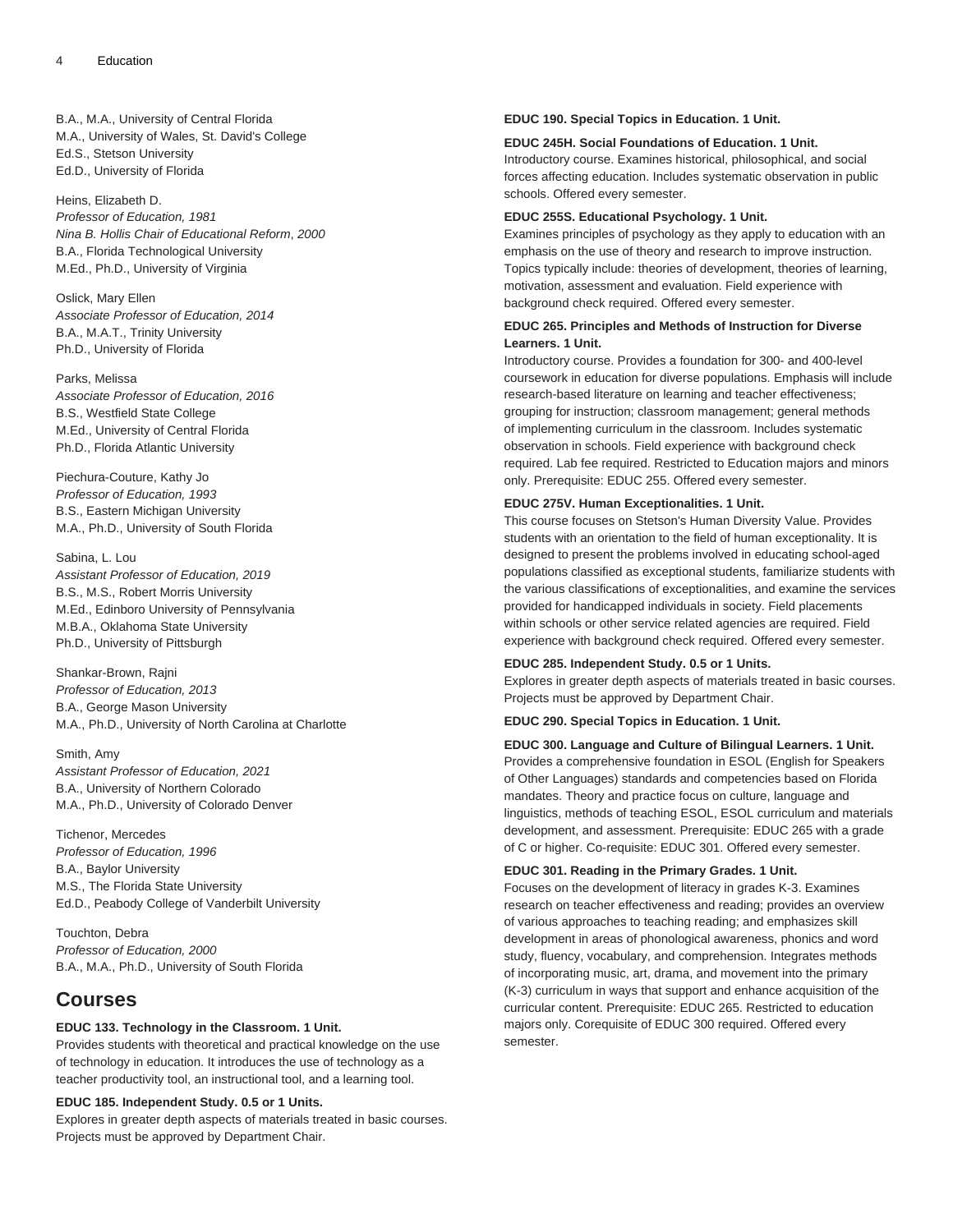# **EDUC 302. Improving Reading and Writing Skills in the Middle/ Secondary School. 1 Unit.**

Studies diagnostic tests, the causes of reading difficulties, and techniques for improving study habits and reading skills. Students are provided with a broad background of information, knowledge, and understanding of reading skills that are essential to increasing reading proficiency across the content areas. For music education students and education minors. Offered every semester.

### **EDUC 303. Cross-Cultural Communication for Educators. 1 Unit.**

Provides a comprehensive foundation in ESOL (English for Speakers of Other Languages) standards and competencies based on Florida mandates. Critically explores ways educators can establish equitable and culturally responsive classrooms. Examines theories related to language, culture, and social justice.

#### **EDUC 305V. Cultural Diversity Education. 1 Unit.**

This course focuses on Stetson's Human Diversity Value. Provides perspectives, theories and strategies in cultural diversity, cultural sensitivity and multicultural education. Prepares students to work effectively with English Language Learners students and students from diverse cultural/ethnic backgrounds. Provides students with knowledge and skills for managing cultural diversity in the work or school environment.

# **EDUC 306. Instructional Strategies for Students with Mild Handicaps, Elementary. 1 Unit.**

Focuses on specialized approaches to teaching academic, social, and behavioral skills to students with mild disabilities in an elementary setting. Requires a seven-week internship teaching students who have mild handicaps (e.g., learning disabled, emotionally impaired, developmentally disabled). Required for certification in exceptional student education. EDUC 306 and EDUC 307 are taken as a block. Prerequisites: EDUC 255S and EDUC 265.

# **EDUC 307. Instructional Strategies for Students with Mild Handicaps, Middle/Secondary. 1 Unit.**

Focuses on modifying curricula lesson planning and developing curricula for mildly handicapped students in the middle or secondary school. Covers specialized approaches to teaching academic, social and behavioral skills to students with mild disabilities. Requires a seven-week internship teaching students who have mild handicaps (e.g., learning disabled, emotionally impaired, developmentally disabled). EDUC 306 and EDUC 307 are taken as a block. Prerequisites: EDUC 255S and EDUC 265.

### **EDUC 308. Nature and Needs of Mildly Handicapped Students. 1 Unit.**

Deals with characteristics, methods, and techniques appropriate for students who are learning disabled, emotionally handicapped, and educable mentally handicapped. Curriculum materials, including current innovations and trends, will be presented.

### **EDUC 310. Methods of Integrating Arts in the Elementary School. 1 Unit.**

Teaches methods of incorporating music, art, drama, and movement into the elementary curriculum in ways that support and enhance acquisition of the curricular content.

# **EDUC 313. Curriculum and Assessment of Bilingual Children in US Schools. 1 Unit.**

This course focuses on methods of teaching English to Speakers of Other Languages (ESOL), design and implementation of curriculum and materials, and testing and evaluation of ESOL students. In addition to class meetings, a minimum of 12 hours of observation and participation in a clinical setting is required. EDUC 313, EDUC 322, EDUC 394, EDUC 424, and EDUC 499 are taken as a block. Offered every semester. Prerequisite: Admission to Approved Program.

### **EDUC 314. Reading in the Intermediate Grades. 1 Unit.**

Covers developmental and content reading difficulties of students in grades 4 through 6 in relation to what the classroom teacher can do directly and which problems need professional help. Students are provided with a broad background of information, knowledge and understanding of reading skills that are essential to increasing reading proficiency across the content areas. EDUC 321, EDUC 314, EDUC 315, EDUC 316, and EDUC 393 are taken as a block. Offered every semester. Prerequisite: Admission to Approved Program.

# **EDUC 315. Language Arts and Literature for Children. 1 Unit.** Examines the theory/methodology for teaching language arts and literature at the elementary school level with emphasis on teaching strategies for integrating listening, speaking, reading, writing, viewing, and visually representing activities and methods of incorporating music, art, drama, and movement into the elementary curriculum in ways that support and enhance acquisition of the curricular content. Includes observation/participation in school settings. EDUC 321, EDUC 314, EDUC 315, EDUC 316, and EDUC 393 are taken as a block. Offered every semester. Prerequisite: Admission to Approved Program.

#### **EDUC 316. Assessment and Evaluation of Learning. 1 Unit.**

Examines concepts and skills related to designing, administering, evaluating, interpreting, applying, and communicating results of classroom tests to include both performance and objective assessments. This course will also examine concepts and skills in administering, interpreting, applying, and communicating results of standardized assessments. Emphasis will be on the use of assessment tools to improve instruction and student achievement. EDUC 21, EDUC 314, EDUC 315, EDUC 316, and EDUC 393 are taken as a block. Offered every semester. Prerequisite: Admission to Approved Program.

### **EDUC 318. Methods of Teaching English to Speakers of Other Languages (ESOL). 1 Unit.**

Presents teaching strategies that are effective with speakers of English as a second language. The material of the course will include appropriate ESOL strategies in content (mathematics, science, language arts, and social studies) instruction.

#### **EDUC 319. ESOL Curriculum and Materials Development. 1 Unit.**

Presents appropriate curricula and curricular materials that enhance the ability of ESOL/ELL students to acquire English and other content area knowledge. Second language acquisition theory and principles and research in curriculum and materials development are examined.

#### **EDUC 320. Testing and Evaluation in ESOL. 1 Unit.**

Introduces issues of language testing. Examines informal and formal assessment and evaluation strategies. Opportunities to design and develop assessment instruments for learners of English as a second language are presented.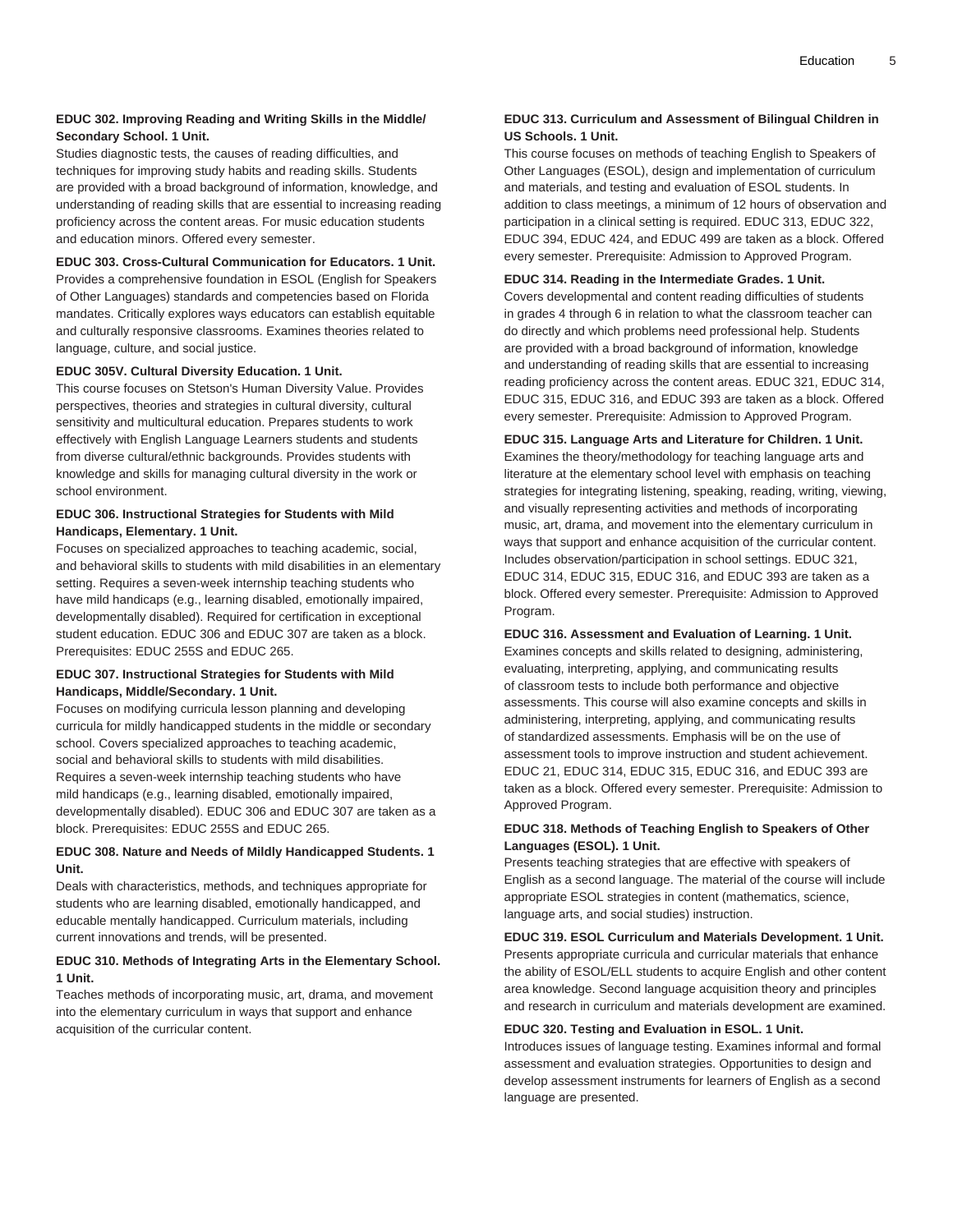#### **EDUC 321. Mathematics in the Elementary School. 1 Unit.**

Focuses on the theory and methods for teaching mathematics in the elementary school; includes observation and participation in school settings. Integrates methods of incorporating music, art, drama, and movement into the elementary curriculum in ways that support and enhance acquisition of the curricular content. EDUC 321, EDUC 314, EDUC 315, EDUC 316, and EDUC 393 are taken as a block. Offered every semester.

### **EDUC 322. Natural and Social Sciences in the Elementary School. 1 Unit.**

Uses the National Science Education Standards, through a constructivist perspective, to guide the presentation of methods and materials for teaching science and health. Methods for integrating the six social studies are guided by the National Council for the Social Studies. Strategies for teaching global awareness, democratic citizenship, and values are included. This course integrates methods of incorporating music, art, drama, and movement into the elementary curriculum in ways that support and enhance acquisition of the curricular content. EDUC 313, EDUC 322, EDUC 394, EDUC 424, and EDUC 499 are taken as a block. Offered every semester.

#### **EDUC 331. Special Methods in the Middle and Secondary School. 1 Unit.**

Examines the preparation, presentation, and evaluation of materials, including ESOL strategies, used in teaching particular secondary or K-12 school subjects. A field component is required.

#### **EDUC 332V. The Human Diversity Experience in Professional Wrestling. 1 Unit.**

This course focuses on Stetson's Human Diversity Value. Explore the history of professional wrestling, beginning in Ancient Greece, evolving as a staple in North America in the 1920s to present time. The focus of the course will be an exploration of human diversity, gender, and equity and how the portrayals of wrestling 'superstars' have evolved from stereotypical portrayals to a more individual, character-driven development based on personal background. We will examine how human diversity has been explored in each of the major eras of professional wrestling, with a specific focus on how World Wrestling Entertainment (formerly World Wide Wrestling Federation and World Wrestling Federation) has represented human diversity. Junior Seminar.

### **EDUC 334. Topics in Technology. 1 Unit.**

Focuses on the uses of instructional technology to enhance teaching and learning. Topics may include in-depth study of media resources, webpage design, video production, or other emerging technologies.

### **EDUC 361. Special Methods of Teaching Foreign Languages K-12. 1 Unit.**

Engages students in curriculum materials, teaching techniques, observations on and off campus, and use of instructional media in the foreign language classroom. Prerequisite: Senior standing in the target language or permission of the instructor.

#### **EDUC 368. Field Experiences Abroad. 1 Unit.**

Uses off-campus settings to examine various educational systems around the world. Through readings, field placements in local schools, participation in various lectures, fieldtrips, and classroom experiences prior to the date of departure, this course will provide students a unique cultural perspective on various educational systems.

### **EDUC 369. Field Experiences Away. 1 Unit.**

Uses off-campus locations to examine different educational settings. Through readings, field placements in local schools, participation in various lectures, fieldtrips, and classroom experiences prior to the date of departure, this course will provide students a unique perspective in different educational settings.

#### **EDUC 370V. Celebrating Diversity: Examining Populations on the Fringe of Society. 1 Unit.**

This course focuses on Stetson's Social Justice Value. Examines through film, literature, case studies and field experience the educational and societal implications of poverty, ethnicity, and gender. Junior Seminar.

#### **EDUC 371V. Using Children's Books to Develop Critical Thinking. 1 Unit.**

This course focuses on Stetson's Human Diversity Value. Focuses on the study of the various genres of literature for children with emphasis upon criteria for selecting and interpreting quality material to develop children's understandings of differences among people and viewpoints. Junior Seminar.

#### **EDUC 372V. Authentic Educating. 1 Unit.**

This course focuses on Stetson's Ethical or Spiritual Inquiry Value. Studies the aims of educational philosophy to help students understand their own philosophic perspective and move toward authenticity in their lives. Junior Seminar.

# **EDUC 373V. Social, Emotional and Vocational Needs of Individuals with Disabilities. 1 Unit.**

This course focuses on Stetson's Social Justice Value. Provides students with knowledge and experience in working with individuals with exceptionalities. It focuses on both the vocational and recreational aspects of independent living. Junior Seminar.

#### **EDUC 374V. Educational Systems Around the World: Promoting or Inhibiting Social Justice. 1 Unit.**

This course focuses on Stetson's Social Justice Value. Examines how issues of social justice are connected to educational structures and systems in the United States, Europe, Asia, and South America. Junior Seminar.

#### **EDUC 375V. Exploring Environmental Identity. 1 Unit.**

This course focuses on Stetson's Environmental Responsibility Value. This course will explore the connections between people and their surrounding natural environment. Pairing adult contemporary and children's literature, films, and site visits, students will investigate authentic, unplugged experiences in assorted bioregions. The course emphasizes discussion and self-regulation to develop a mindfulness of the local environment and to increase personal responsibilities to develop habits that lead to a sustainable future. Junior Seminar.

### **EDUC 385. Independent Study. 0.5 or 1 Units.**

Explores in greater depth aspects of materials treated in basic courses. Projects must be approved by Department Chair.

### **EDUC 390. Special Topics in Education. 1 Unit.**

#### **EDUC 392. Professional Music Educator. 0.5 Units.**

Focuses on classroom management and the multiple roles of the teacher. Continued development and experience with the Florida Educator Accomplished Practices, portfolio development, and technology integration will be emphasized. Various school-based experiences for students to work with individual learners, small groups, and whole classes in various school-based experiences are required. EDUC 392 is for Music Education majors only. Offered every spring semester.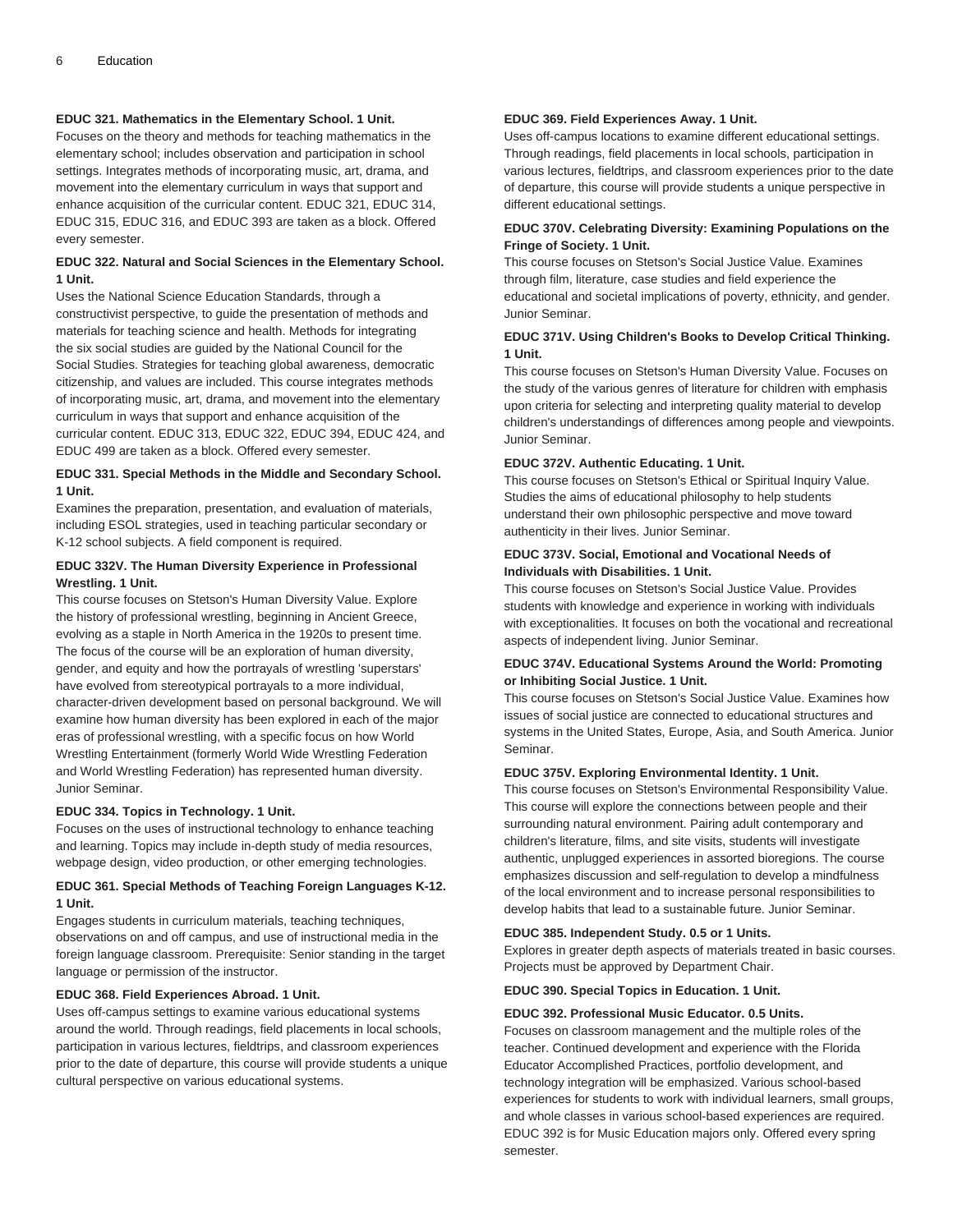#### **EDUC 393. Professional Educator I. 0.5 Units.**

Examines the professional standards of teaching (Accomplished Practices, Interstate Teacher Assessment and Support Consortium, and the Florida B.E.S.T. Standards) and integrates technology into teaching. Students will be required to develop an electronic professional portfolio that addresses the Florida teaching standards. Students will also explore the use of technology for classroom application. EDUC 321, EDUC 314, EDUC 315, EDUC 316, and EDUC 393 are taken as a block. Lab fee required. Offered every semester. Prerequisite: Admission to Approved Program.

#### **EDUC 394. Professional Educator II. 0.5 Units.**

Focuses on classroom management and the multiple roles of the teacher. Continued development and experience with the Florida Educator Accomplished Practices, portfolio development, and technology integration will be emphasized. Various school-based experiences for students to work with individual learners, small groups, and whole classes in various school-based experiences are required. EDUC 313, EDUC 322, EDUC 394, EDUC 424, and EDUC 499 are taken as a block. Lab fee required. Offered every semester.

#### **EDUC 395. Teaching Apprenticeship. 0.5 Units.**

Pass/Fail only. This is a course designed to give the student insights into the methodological aspects of teaching a class in K-12 Education. It will consist in class observations, goals and strategies discussions with the instructor, and some teaching responsibilities in and out of the classroom. Permission of the instructor only.

#### **EDUC 397. Internship in Education. 0.5 or 1 Units.**

Enrollment in an internship course requires students to attend an orientation prior to beginning work at their internship site. For more information regarding internship orientations, please contact Career & Professional Development at career@stetson.edu or 386-822-7315.

#### **EDUC 401. Nature and Needs of the Gifted. 1 Unit.**

Focuses on definition and diagnosis of children who are gifted, including current innovations and trends in curriculum. This course is required for students completing an additional endorsement in Gifted Education.

# **EDUC 402. Educational Procedures and Curriculum for the Gifted. 1 Unit.**

Presents curricular material and strategies for gifted and creative students. Learning models in curriculum building are investigated. Attention is given to characteristics, problems and needs of gifted students, including special populations, as they relate to curriculum development. Emphasizes learning styles, self-awareness and motivation plus the development of creative potential. Prerequisites: Recommended but not required: EDUC 401.

### **EDUC 403. Guidance and Counseling of Gifted Students. 1 Unit.** Studies the theoretical basis of counseling and the special tasks of counseling children identified as gifted as well as their families. Required course for endorsement in Gifted Education.

### **EDUC 404. Education of Special Populations of Gifted Students. 1 Unit.**

Focuses on an overview of theory, research and practical suggestions about education of special populations of gifted students, (e.g., minorities, emotionally handicapped, learning disabled, physically handicapped, sensory handicapped and speech impaired). The aim is to sketch several definitions of giftedness, then to apply these to special populations and apply this knowledge to the classroom.

# **EDUC 405. Theory and Development of Creativity. 1 Unit.**

Examines theory, research and practical suggestions about creativity that are of value to classroom teachers. The aim is to define creativity from various theoretical models, then to survey various instruments to identify and apply this knowledge to the classroom.

#### **EDUC 424. Assessment and Differentiation of Reading Instruction. 1 Unit.**

Builds on skills developed in EDUC 314 and EDUC 315 and field experiences in teaching reading and writing to elementary school students. Use of diagnostic prescriptive techniques in identifying and correcting reading problems, along with early intervention strategies. EDUC 313, EDUC 322, EDUC 394, EDUC 424, and EDUC 499 are taken as a block. Offered every semester.

#### **EDUC 428. Reading Practicum. 1 Unit.**

Through this culminating practicum, candidates will demonstrate knowledge of the components of reading, as well as assessments and data analysis, and implement a comprehensive research-based reading plan of instruction for all students. Candidates will engage in the systematic problem-solving process. EDUC 428, EDUC 429, EDUC 430, and EDUC 474 are taken as a block. Offered every semester. Prerequisite: Admission to Student Teaching.

#### **EDUC 429. Senior Intern Seminar. 1 Unit.**

Uses a general methods seminar to provide a culminating experience for pre-service teachers. Content is based on best practices research in education. Students develop materials and teaching units/projects for implementation in classroom settings. Legal/ethical issues, crisis intervention, and professionalism are addressed. EDUC 428 (for elementary education majors only), EDUC 429, EDUC 430, and EDUC 474 are taken as a block. Offered every semester. Prerequisite: Admission to Student Teaching.

### **EDUC 430. Student Teaching. 2 Units.**

Provides a direct, substantial, and full-day teaching experience for a minimum of 12 weeks in elementary, middle, or secondary schools. Application required one semester in advance of enrolling in EDUC 428 (for elementary education majors only), EDUC 429, EDUC 430, and EDUC 474. EDUC 428, EDUC 429, EDUC 430, and EDUC 474 are taken as a block Offered every semester. Prerequisite: Admission to Student Teaching.

### **EDUC 474. Educational Management of Exceptional Students. 1 Unit.**

Describes methods of classroom organization, behavior management strategies, and collaboration/consultation skills. EDUC 428 (for elementary education majors only), EDUC 429, EDUC 430, and EDUC 474 are taken as a block. Offered every semester. Prerequisite: Admission to Student Teaching.

### **EDUC 485. Garden Based Learning in Elementary School. 0.5 or 1 Units.**

Explores in greater depth aspects of materials treated in basic courses. Projects must be approved by Department Chair.

### **EDUC 490. Special Topics in Education. 1 Unit.**

### **EDUC 495. Seminars. 0.5 to 1 Units.**

Topical seminars concentrating on particular aspects of educational programs.